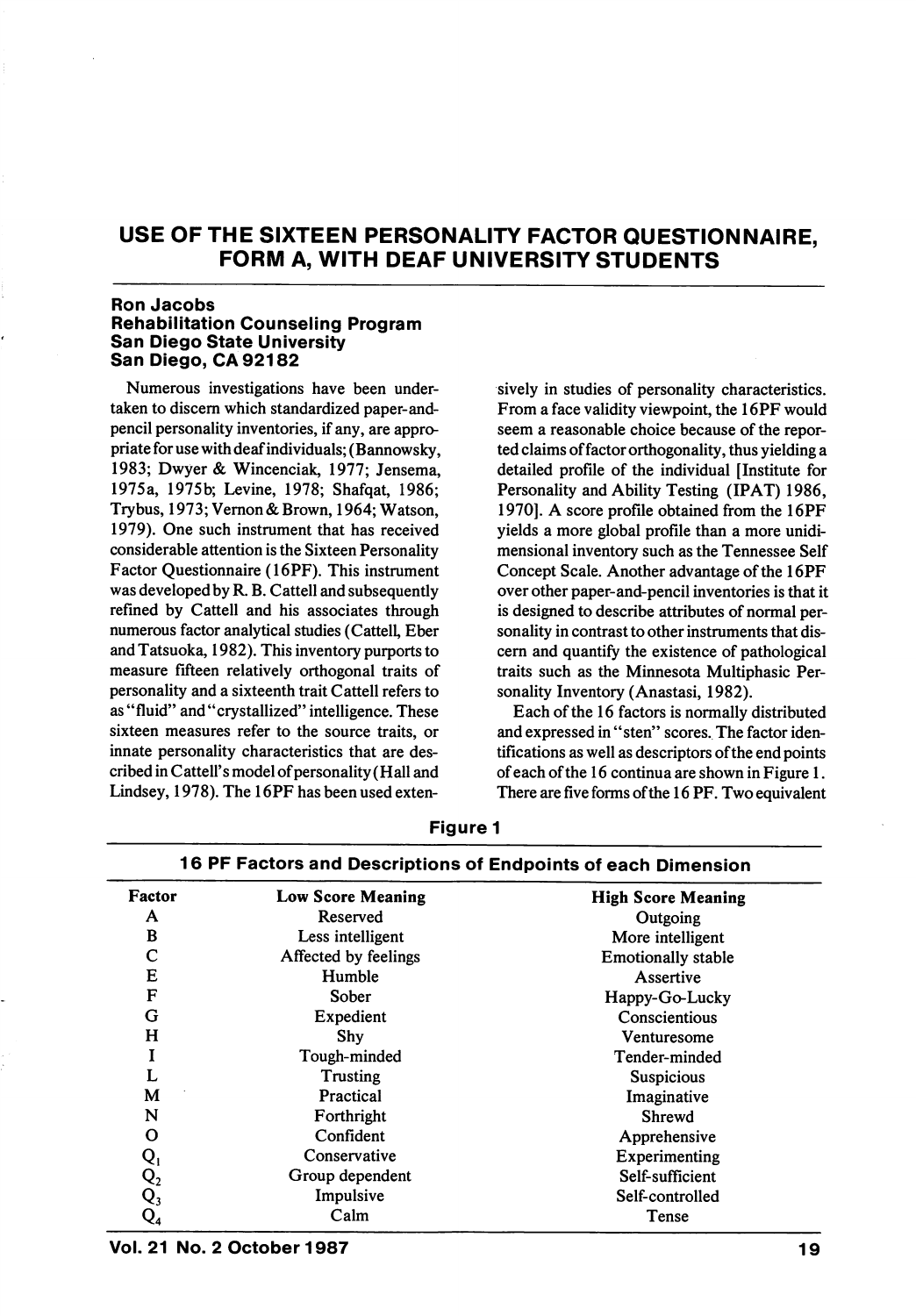forms, A and B, contain 187 items each and require a seventh grade reading level. Equivalent forms C and D contain 105 items each and require about a sixth grade reading level. Form E con tains 128 items and requires a third grade read ing level. Form E is intended for use with adults who have achieved a limited educational perspec tive (Cattell et al. 1982). Recent refinement of the 16PF has produced four dimensions or secon dary source traits through second-order factor rotations. These second order factors are QI, Intro version vs. Extroversion; OII, Low Anxiety vs. High Anxiety; QIII, Tender Minded vs. Tough Poise; and QIV, Subduedness vs. Independence.

Reviews of the 16PF for its use with the general population have produced some favorable com ments as well as some serious caveats (Bloxom, 1978; Bolton, 1978). While the 16PF is recog nized as having a strong empirical basis for its development and refinement, questions are raised about the discrepancies across factor reliabilities reported by Cattell et al. (1982). These dis crepancies further suggest questions about the content validities of factors with low reliabilities. One consistent criticism noted is that question able reliability was obtained when only one form was administered as opposed to assessment with equivalent forms (Form A with Form B, or Form C with Form D). The most serious concerns were stated about the appropriateness of Form E. These concerns suggested that certain items required higher than a third grade reading level; the supplemental manual for Form E was inade quate; there was no equivalent form; and, the limited language level might adversely affect the precision of the item statement. Additionally, Form E differs from the other four forms in that Forms A through D allow for a three-option re sponse to each item (except for factor B) while Form E requires a two-option response. Con cerns of these reviewers appear to be substan tiated by Cattell, et al. (1982) and IPAT (1986) who suggested the most reliable and valid score profiles would be obtained through an equivalent forms administration, and in cases of a single form administration. Form A would be the pre ferred choice over all other forms. A concept basic to psychometrics is that a good instrument is comprised of an accurate sample of items from a hypothetical item universe of infinite size. Follow ing this concept of content validity, the larger the sample, the more likely content validity has been

achieved (Nunnally, 1967). It then seems reason able that Form A, with its 187 items would pro bably have higher content validity than Form E with its 128 items. Further, the items of Form A are stated in a richer language base with less re strictions on descriptive ability than Form E. Form E responses to each item are on a twopoint continuum as opposed to a three-point con tinuum and therefore more restrictive in terms of ability to reflect a range of attitudes or values. These issues raise serious concerns about the use of Form E with the general population.

Having reviewed these concerns about the use of the I6PF-E with the general population, the following discussion will focus on the use of the 16PF-E with the deaf population. Trybus (1973) and Jensema (1975 a, 1975b) explored the use of the 16PF-E with deaf students enrolled at Gallaudet University. Their investigations raised questions about the extreme mean response scores on some items, the low, and in some cases, nega tive reliability coefficients obtained for certain factors and the inappropriateness of generalizing findings based on this group of deaf individuals to the deaf population in general.

Dwyer and Wincenciak (1977) and Shafqat (1986) investigated the possibility of administer ing the 16PF to deaf subjects using Sign Language. Dwyer and Wincenciak (1977) focused their investigation upon factors C, E and H of Form E. They compared an American Sign Language administration of these three factors to the stan dard paper-and-pencil administration. They concluded that the two forms of administration were not interchangeable and that further research was needed to determine which form of adminis tration, if either, would be most valid for this group. Shafqat (1986) focused her investigation on an administration of Form A in Pidgin Signed English. The conclusions made in this pilot study were that this type of administration of Form A may prove to be a more culture-fair assessment than a paper-and-pencil format for the subjects participating in this study. The computerized interpretation of score profiles also suggested opportunities to incorporate this data into career counseling, career training and career placement applications. Bannowsky (1983) investigated the relevance of Form E to assess vocational interest patterns among prelingually deaf adults. A serious concern he raised regarding Form E was that normative data provided by the publishers was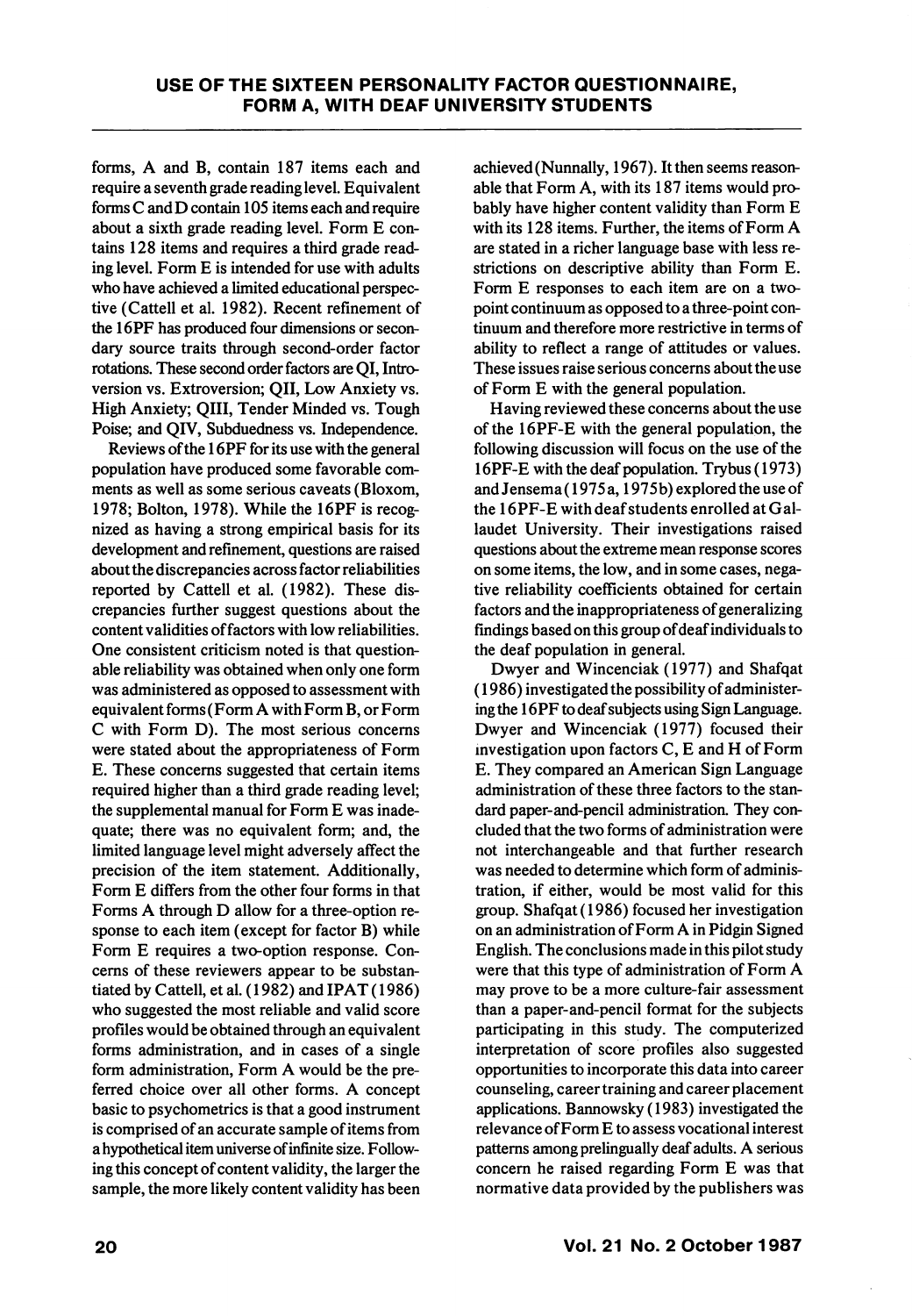generated primarily from rehabilitation pop ulations. This raises questions about the appropri ateness of using career interest factors measured by Form E with the non-client, post-secondary deaf student population. Jones (1983) conduc ted an investigation of the Form E with a visually impaired rehabilitation client group. He re-worded several items in an attempt to make the overall form more culture-fair for this particular group. In this sense, he was responding to the same con cerns raised by Dwyer and Wincenciak (1977) and Shafqat (1986).

Having reviewed the concerns expressed by other investigators regarding the use of the 16PF-E with deaf college students, the following discussion will review the use of the 16PF, Form A with deaf college students.

### Method

The students in this study represent volunteers from four institutions (California State Univer sity Northridge, Oregon College of Education, Oregon State University and San Diego State University). Their dates of attendance covered a period of time from 1977 through 1986. All students who participated in this study did so on a volunteer basis, not related to any course or program requirement. The academic environ ment in which these students participated would best be described as "mainstreamed." In no case did any of the 77 students, while attending any of the four above-named schools participate in a class where all of the other students were deaf and/or used sign language. In all four schools, there was opportunity to associate with other deaf students, and these 77 individuals typically did so. All 77 availed themselves of academic support services, requesting and receiving inter preters and notetakers for lecture and laboratory classes. This group was comprised of 40 males (52%) and 37 females (48%). The mean age for this group at the time of participation in this study was 24.84 years. Audiometric information on 95 percent of this group  $(n=73)$  indicated a "better ear average" (ISO) of 89.93 dB. The average age of onset loss was 1.51 years of age with 52 records (71%) indicating congenital loss. Regarding educational background, 45 students (58%) attended day schools and programs, 16 students (21%) attended residential school pro grams and another 16 students (21%) attended some combination of residential and day pro grams. All 77 students had satisfied the standard

requirements for admission to these four state institutions. They were enrolled primarily in undergraduate liberal arts courses that were a part of each respective institution's regular offerings. At the time of participation, 23 students (30%) were enrolled in graduate level coursework, primarily in the areas of counseling, special education, and special education admini stration. Thirty-five students (45%) were upper division undergraduates and the remaining 19 students (25%) were lower division undergrad uates. Four of these students (5%) were on academic probation as defined by their respec tive institutions of attendance at the time of par ticipation. Twenty-one of these students (27%) had attended Gallaudet University or the National Technical Institute for the Deaf and fourteen of these students had earned their B.A. degrees from these two institutions. Score profiles on standardized tests such as the Scholastic Aptitude Test and the Graduate Record Examination indi cated that while these students scored below the national norms on these measures, their com petency level with written English was above the seventh grade requirement specified in the use of the 16PF Form A. Further evidence ofthis group's competency with written English was provided by the overall success of this group in English courses and scores from such measures as the Michigan Test of English Proficiency.

As can be seen by the demographic charac teristics and academic records of this group, they represent a very unusual group of individuals. Several of these people were employed in pro fessional leadership roles in the areas of educa tion, rehabilitation, and other social services. This group has been educated in a predomin antly "mainstreamed" format, and has selfselected an opportunity to pursue a Bachelors or Masters degree in a "mainstreamed" setting. They are, in general, a severely to profoundly deaf group who lost their hearing congenitally or early in life. While this group unanimously expressed preference for sign language interpret ing to facilitate their information reception in the learning situation, they demonstrated by their academic success the ability to process written English. While a significant percentage of this group attended Gallaudet University, caution must be taken about comparing this group with the samples studied by Jensema (1975 a, 1975b) and Trybus (1973). For example, the mean age difference between the Jensema sample  $(X= 19.8)$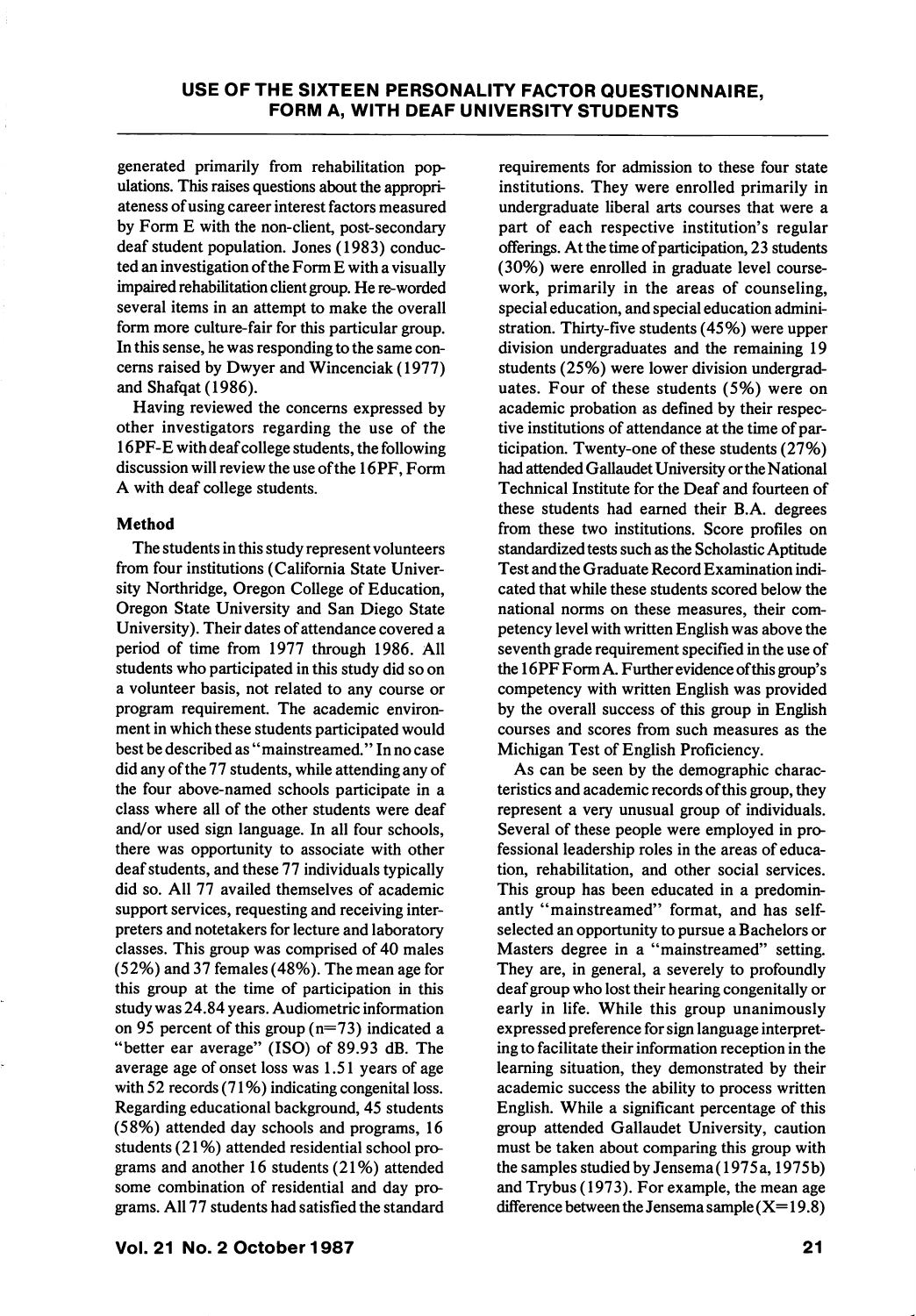and the sample of 77 in this study  $(X=24.84)$  is five years. Additionally, for reasons that have been discussed previously, it may be inappro priate to compare score profiles obtained by Form E to Form A, even if the populations were matched on demographic and other characteristics.

The method of administering the 16PF-A to this group varied from one-to-one testings to small group testing situations. In all cases, how ever, the students were instructed via Pidgin Signed English to read the test instructions, com plete the practice items and proceed with the test in accordance with the published format for administration.

### Results

The following discussion will focus on the aggregate score profiles obtained on this group of 77 students. The mean raw scores and standard deviations for each of the 16 factors are reported in Table 1. These scores are compared to the published norms for the combined male and female college student population for Form A as well as the combined male and female general popula tion for Form A. The raw scores for this study  $\text{group} (N=77)$  were then converted to aggregate sten scores for each factor. Sten score conver sions were computed two ways; by using published college student norm data and general popula-

### Table 1

## Raw Score Comparisons Between Study Group, (N=77), and the Published General Population Norms and College Student Norms

|                | <b>Deaf Student</b><br><b>Scores</b><br>$(N=77)$ |      | <b>General Population</b><br>Norm Group<br>$(N=2984)$ |      | <b>College Student</b><br><b>Norm Group</b><br>$(N=4272)$ |      |  |
|----------------|--------------------------------------------------|------|-------------------------------------------------------|------|-----------------------------------------------------------|------|--|
|                | X                                                | S.D. | X                                                     | S.D. | X                                                         | S.D. |  |
| A              | 7.27                                             | 1.74 | 10.75                                                 | 3.25 | 10.93                                                     | 3.45 |  |
| B              | 10.61                                            | 2.58 | 7.04                                                  | 2.17 | 8.83                                                      | 1.89 |  |
| $\mathbf C$    | 13.81                                            | 3.00 | 16.07                                                 | 4.07 | 15.23                                                     | 3.90 |  |
| E              | 13.16                                            | 2.70 | 12.08                                                 | 4.30 | 12.93                                                     | 4.36 |  |
| ${\bf F}$      | 13.48                                            | 2.82 | 13.86                                                 | 4.25 | 16.63                                                     | 4.42 |  |
| G              | 11.00                                            | 3.66 | 13.08                                                 | 3.39 | 11.88                                                     | 3.72 |  |
| H              | 12.45                                            | 3.07 | 13.85                                                 | 5.50 | 13.58                                                     | 5.79 |  |
| I              | 11.10                                            | 2.81 | 11.18                                                 | 4.05 | 11.67                                                     | 4.20 |  |
| L              | 8.94                                             | 2.65 | 6.80                                                  | 3.42 | 8.38                                                      | 3.38 |  |
| M              | 11.75                                            | 2.97 | 13.08                                                 | 3.79 | 12.81                                                     | 3.60 |  |
| N              | 10.89                                            | 3.02 | 9.80                                                  | 2.94 | 8.75                                                      | 2.80 |  |
| $\mathbf O$    | 11.84                                            | 3.12 | 10.09                                                 | 4.12 | 10.70                                                     | 3.89 |  |
| $Q_{1}$        | 10.51                                            | 2.39 | 8.59                                                  | 3.16 | 9.15                                                      | 3.41 |  |
| $\mathsf{Q}_2$ | 11.68                                            | 2.37 | 10.23                                                 | 3.55 | 10.08                                                     | 3.68 |  |
| $Q_3$          | 9.61                                             | 2.96 | 12.89                                                 | 3.35 | 11.70                                                     | 3.28 |  |
| $\mathsf{Q}_4$ | 12.30                                            | 3.00 | 11.82                                                 | 4.85 | 13.43                                                     | 4.81 |  |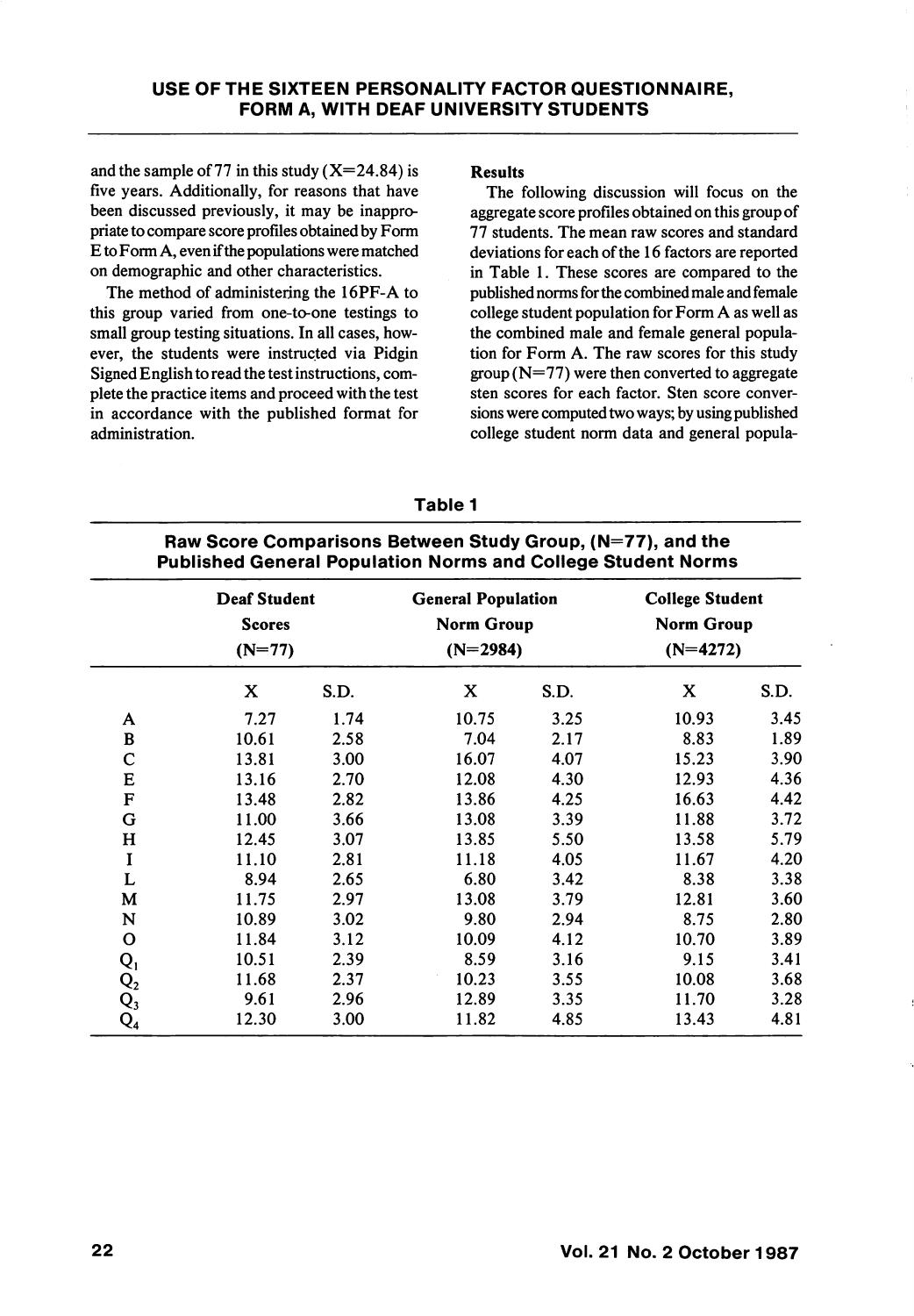## USE OF THE SIXTEEN PERSONALITY FACTOR QUESTIONNAIRE, FORM A, WITH DEAF UNIVERSITY STUDENTS

| Factor                                                                                | <b>College Students</b> | <b>General Population</b> |  |  |
|---------------------------------------------------------------------------------------|-------------------------|---------------------------|--|--|
| A                                                                                     | 3.12                    | 3.12                      |  |  |
| B                                                                                     | 7.43                    | 8.54                      |  |  |
| $\mathbf C$                                                                           | 4.25                    | 4.25                      |  |  |
| E                                                                                     | 6.07                    | 6.58                      |  |  |
| F                                                                                     | 4.49                    | 5.18                      |  |  |
| G                                                                                     | 5.00                    | 4.00                      |  |  |
| H                                                                                     | 5.66                    | 5.19                      |  |  |
| I                                                                                     | 5.05                    | 5.05                      |  |  |
| L                                                                                     | 5.59                    | 6.71                      |  |  |
| M                                                                                     | 5.34                    | 5.34                      |  |  |
| N                                                                                     | 6.54                    | 6.54                      |  |  |
| O                                                                                     | 6.46                    | 6.46                      |  |  |
|                                                                                       | 6.31                    | 7.36                      |  |  |
|                                                                                       | 6.37                    | 6.37                      |  |  |
| $\begin{matrix} \mathrm{Q}_1\ \mathrm{Q}_2\ \mathrm{Q}_3\ \mathrm{Q}_4\ \end{matrix}$ | 4.27                    | 3.20                      |  |  |
|                                                                                       | 5.59                    | 6.15                      |  |  |

# Table 2 Aggregate Sten Score Profiles (N=77) Based Upon Published

tion norm data. These aggregate sten scores are shown in Table 2. Since sten scores are standar dized with a mean of 5.5, it can be seen by inspecting Table 2 that there is a better "fit" between the sample (N=77) and the college stu dent norm group than there is between the sam ple and the general population norm group. This better fit (lying closer to the mean of 5.5) is observed in factors B, E, G, H, L,  $Q_1$ ,  $Q_3$ , and Qj. There was no difference in the average sten scores between the college and general population norms on factors  $A, C, I M, N, O$ , and  $Q<sub>2</sub>$ . On only one factor, Factor F, was the sample mean score closer to the norm of the general population than the college student norm. Another" goodnessof-fit" indication for this group is that only the sten scores for Factors A and B are considered "extreme" for a group profile using general pop ulation norms, and when using college norms only the score for Factor A is extreme. An "extreme"

| iaure |  |
|-------|--|
|-------|--|

| A Comparison of Sten Score Profiles (N=77) With<br><b>Published College Student and General Population Norms</b> |         |  |  |         |  |              |     |              |   |   |   |   |  |       |             |
|------------------------------------------------------------------------------------------------------------------|---------|--|--|---------|--|--------------|-----|--------------|---|---|---|---|--|-------|-------------|
| <b>Source Trait</b>                                                                                              |         |  |  | C       |  |              |     | $\mathbf{I}$ | L | M | N | о |  |       |             |
|                                                                                                                  | 10<br>Q |  |  |         |  |              |     |              |   |   |   |   |  |       |             |
| <b>MEAN</b>                                                                                                      | 6       |  |  |         |  |              |     |              |   |   |   |   |  |       |             |
|                                                                                                                  | 3       |  |  |         |  |              |     |              |   |   |   |   |  |       |             |
|                                                                                                                  |         |  |  | $A$ $B$ |  | $\mathbf{E}$ | F G | $\mathbf{H}$ |   |   |   |   |  | $Q_1$ | $Q_2$ $Q_3$ |

College Students

— — — - General Population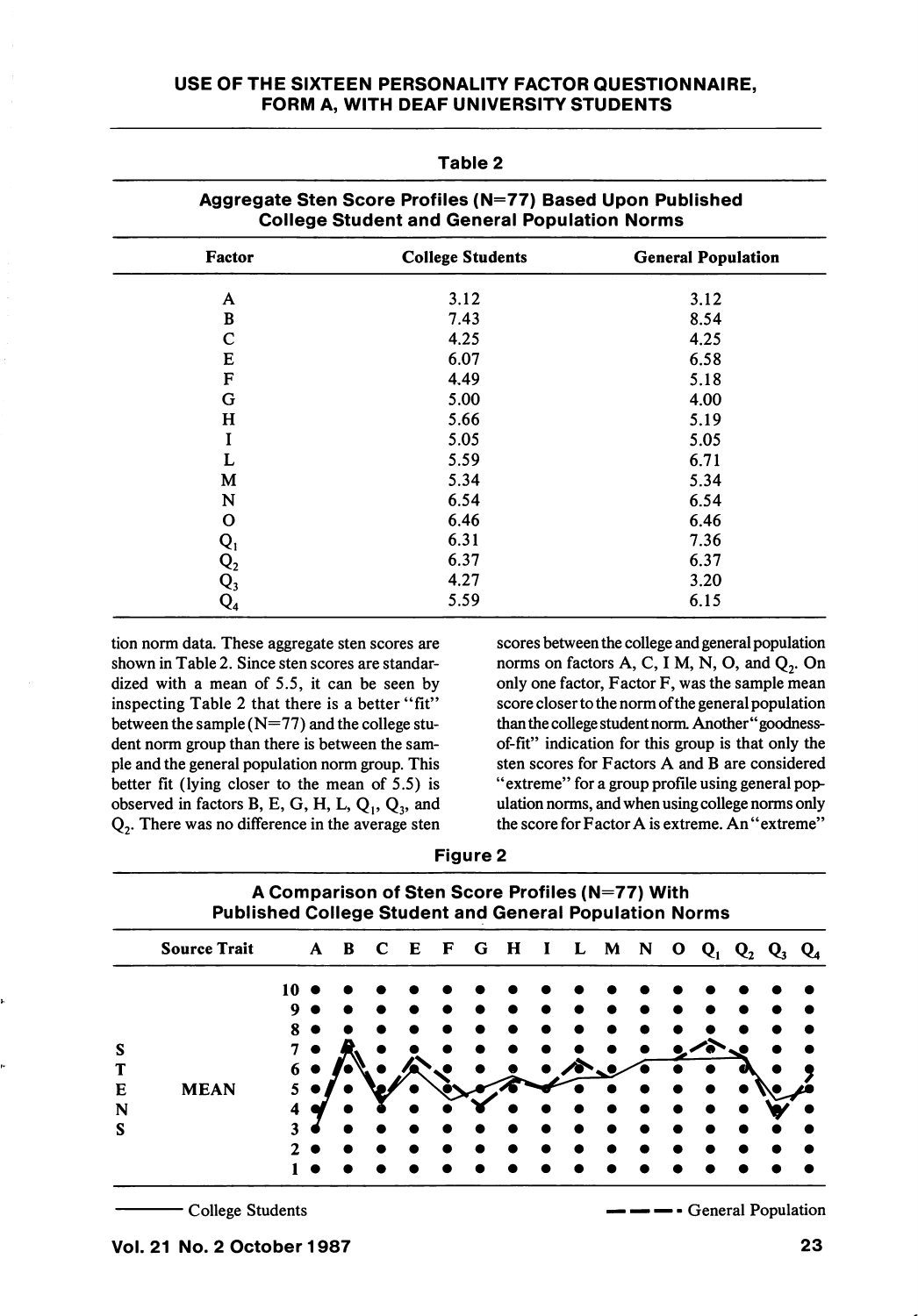score for a group profile is a sten score of three or below or eight or above (IPAT, 1986). Sten score profiles for both groups are compared in Figure 2. A third goodness-of-fit assessment was conducted by determining the probability that the raw factor score profile of this group  $(N=77)$ was a representative sample of the published college student norm group. By using this pro cedure it was determined that sample mean Factor scores for Factors E, I and L were not significantly different from the college student norms. For all other factors, a significant dif ference was observed (t  $(77)$  > 1.71, p <.05). This finding may be a reflection of the small sam ple size. It does nonetheless indicate, by a more stringent measure than the two previously de scribed goodness-of-fit procedures, that there is evidence to indicate that this profile of scores obtained from 77 deaf college students may not be truly representative of college students in general.

Reliability data from this administration was obtained by using Kuder-Richardson estimates. Bearing in mind the cautions previously stated about comparing this sample to the 818 students assessed by Jensema (1975b) and the fact that the two different forms may not be congruent enough to warrant a comparison of factor scores, the reliability coefficients obtained raise similar concerns to those expressed by Jensema(1975 a, b). The reliability coefficients appear in Table 3.

While no reliability coefficients reached zero or negative values as was found by Jensema (1975b), a coefficient as low as .045 (for Factor F) suggests a measure so laden with error variance that its utility as a descriptive tool cannot be trus

ted without additional substantiating evidence. Further, the discrepancy among reliability coef ficients, from a low of .045 for Factor F to a high of .721 for Factor G suggests the possibility that the content validity for this administration of Form A is questionable as suggested by Bloxom (1978).

In comparing the internal consistency estimates obtained from this study with reliability figures reported by Cattell, et al. (1982), it is significant to note that even when larger samples and multi ple equivalent forms are used, some of the coef ficients are still as low as the .7 range. Cattell, et al. (1978) reported profile scores on a sample of deaf subjects ( $N=37$ ) that differed considerably from the sample studied in this investigation. The discrepancy between the score profiles of Cattell's group  $(N=37)$  and the current study group  $(N=77)$  may be accounted for by small sample size, and the Cattell subjects who were included in the norming data possessed a variety of illnesses and disabilities in addition to deaf ness. Also, Cattell's scores (N=37) were derived from Form E of the instrument. In this context, deaf subjects' score profiles are reported by Cat tell, et al. (1978) with an orientation toward physical disability and accompanying psy chological problems. It would therefore seem more appropriate to look at the group of deaf individuals in the current study who chose to par ticipate and who demonstrated success in com petitive, post-secondary academic problems, from a non-pathological, "cultural" perspective.

### Discussion

This study explored the use of the 16PF, Form A with a group of successful deaf college students

| Kuder-Richardson Reliability Estimates for Factor Scores (N=77) |             |        |             |  |  |  |
|-----------------------------------------------------------------|-------------|--------|-------------|--|--|--|
| Factor                                                          | Coefficient | Factor | Coefficient |  |  |  |
| A                                                               | .301        |        | .175        |  |  |  |
| B                                                               | .301        | м      | .130        |  |  |  |
| C                                                               | .344        | N      | .506        |  |  |  |
| Е                                                               | .147        |        | .280        |  |  |  |
| F                                                               | .045        |        | .084        |  |  |  |
| G                                                               | .721        |        | .110        |  |  |  |
| н                                                               | .391        |        | .499        |  |  |  |
|                                                                 | .375        |        | .222        |  |  |  |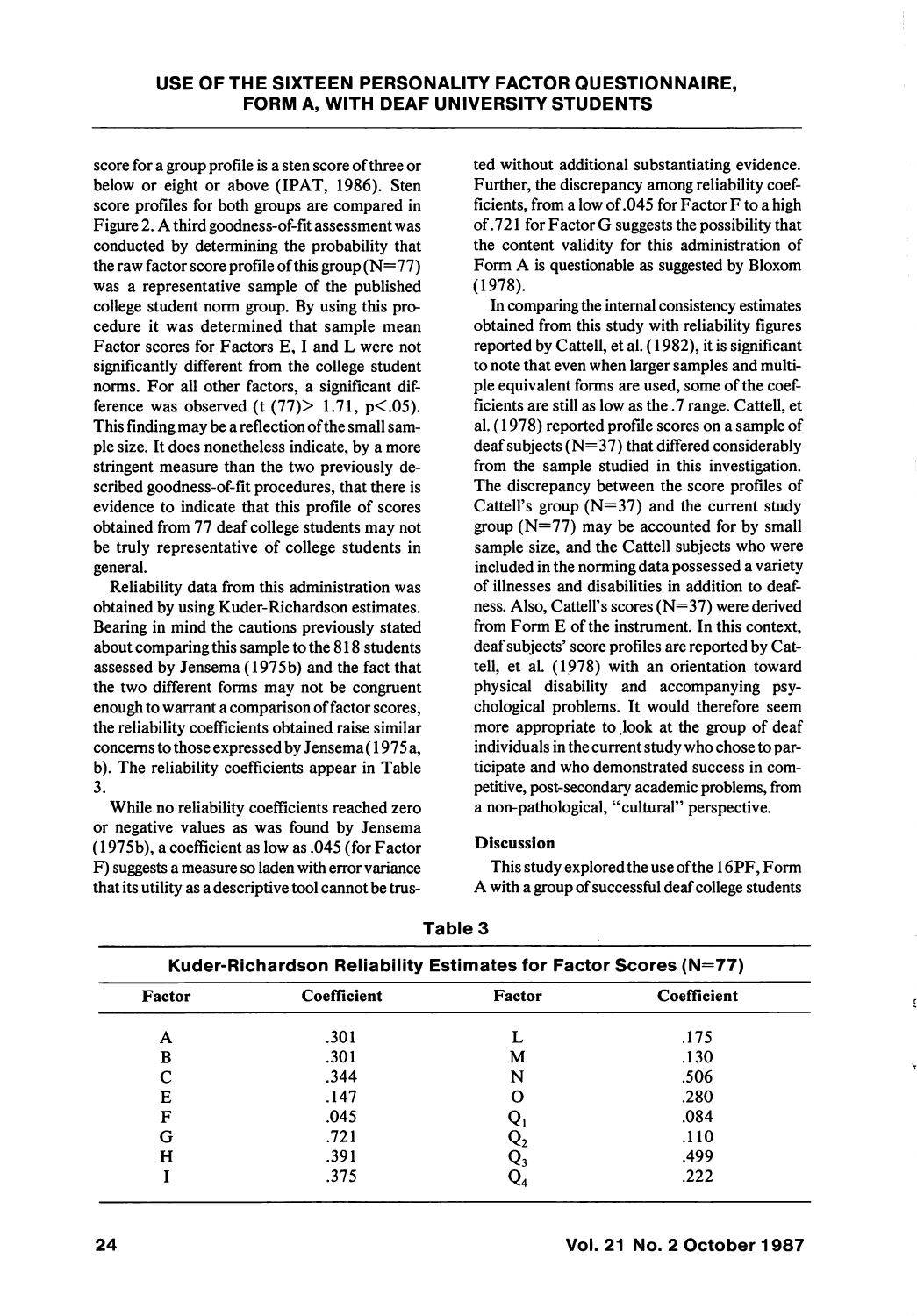who evidenced the capability to read and under stand the instrument. Given the psychometric properties of Form A as compared to Form E that has been used in other investigations with deaf subjects, Form A would appear to be the form of choice over Form E, if it can be shown that examinees meet the seventh grade reading requirements. While reliability coefficients obtained from administration to the current sam ple were slightly higher on some factors than those obtained by Jensema (1975b) they were lower than those reported by Cattell, et al. (1978). Content validity appears to be questionable also.

A comparison of the score profile for this group to the Gallaudet University sample, rehabilita tion client norms and other disability group norms reported by Cattell, et al. (1978) would appear questionable because of discrepancies in the two forms (A and E) and discrepancies in sample size as well as demographic characteristics. An additional issue that suggests the inappropriateness of such a comparison is the "disability" and "pathology" orientation described by Cattell, et al. (1978) and the "cultural" orientation of the group investigated in this study.

In spite of the fact that reliability and validity data for this sample were below the published figures for the 16PF (Cattell et al., 1978), the data did reveal impressive internal consistency coefficients for a single administration of one form (Form A) to a relatively small sample  $(N=77)$ . In addition, the score profile obtained on this group indicated that they are best de scribed as a group of college students. In con sidering the demographic characteristics of this group, their impressive academic accom plishments, their voluntary status as subjects, and the fact that they selected a post-secondary academic experience, the score profile yielded in this study suggests acceptable construct validity.

Given the relatively impressive internal con sistency coefficients obtained in this small sample and the fact that the most reliabile admini strations of this instrument with other groups have been obtained through the combined use of forms A and B, it is recommended that more deaf individuals who possess the necessary academic ability be assessed with Forms A and B of the 16PF to ascertain the consistency of the findings in the current study. It is further recommended that alternate forms of administration, such as American Sign Language, be validated with similar groups of deaf subjects and subsequently tested for application with other deaf subjects whose academic backgrounds differ.